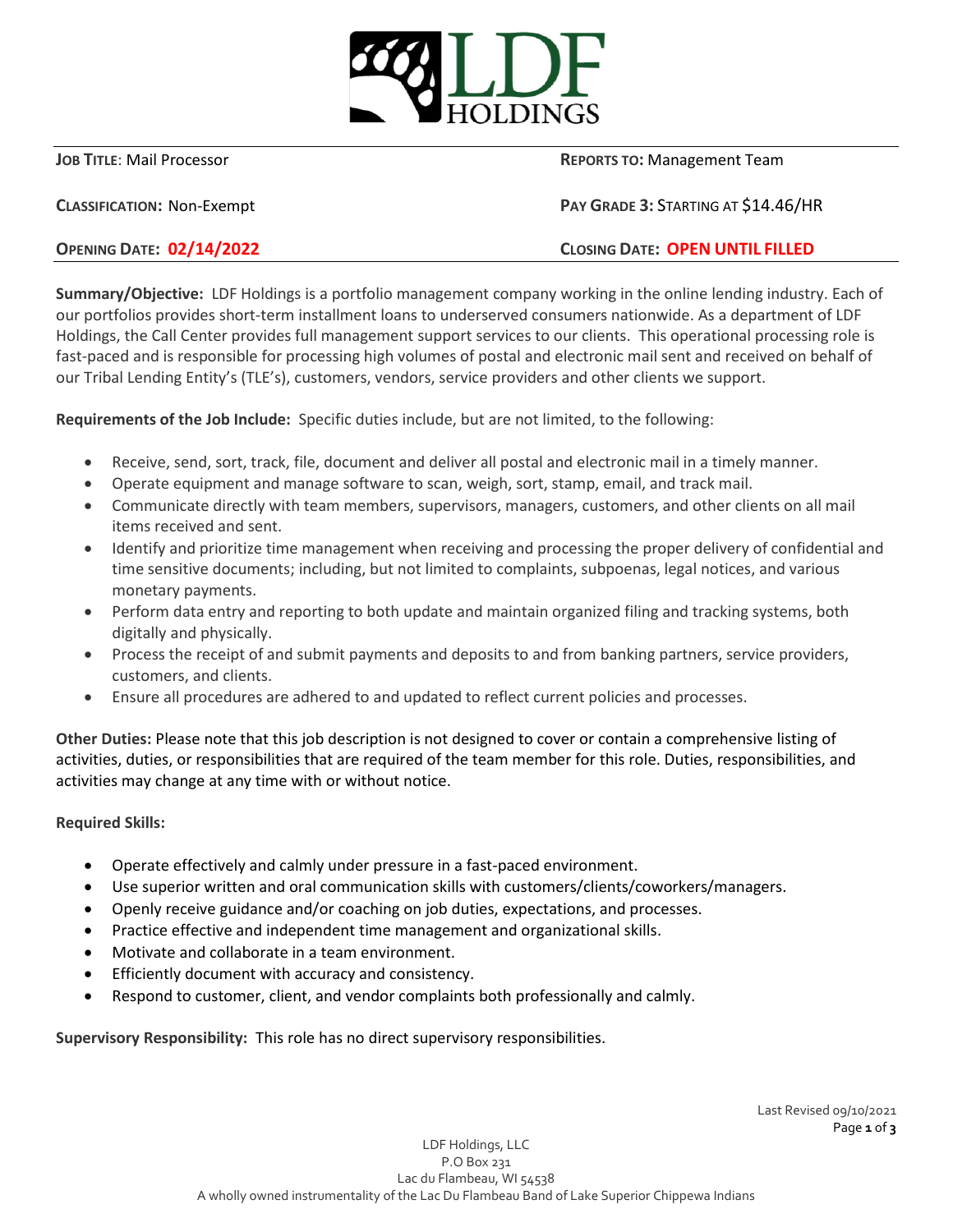

**Work Environment:** We operate in a relaxed, professional, and team-based office environment. Our team is comprised of collaborative, diverse and forward-thinking individuals. Collectively, we encourage growth, development and success for the organization, our team, and the local community we serve.

**Physical Requirements:** The physical demands described here are representative of those that must be met by a team member to successfully perform the essential functions of this job. This position requires the employee to sit for long periods of time, utilize dual monitors, verbally communicate in person and using an internal phone system, type on a keyboard, stand or bend, as necessary.

**Position Type/Expected Hours of Work:** This is a full-time position. Days and hours of work are primarily Monday through Friday, 8:00 AM to 4:30 PM.

**Travel:** No travel is expected for this role.

## **Required Education and Experience:**

- High School Diploma, G.E.D., or equivalent
- 1-year experience in an office/clerical/business setting

## **Preferred Education and Experience:**

• 2-years' experience in an office/clerical/business setting

**Company Standards:** The foundation of success is found in meeting the following LDF Holdings, LLC expectations:

- Demonstrate an attitude of safety first.
- Possess a work ethic consisting of loyalty, integrity, pride, perseverance, accountability, respect, and teamwork.
- Possess an ambition to succeed.
- Adhere to company policies and procedures.
- Represent the company in a positive and professional manner.
- Flexibility to work for extended hours to meet deadlines.
- Handle oneself with professionalism during stressful situations.
- Maintain a positive attitude and morale.
- Interact effectively with all members of the company and all outside associates.
- Consider long‐term implications of decisions and actions.
- Work independently, exercise discretion, and make competent decisions.
- Comply with designated work schedule.
- Use company resources wisely.
- Maintain neat, clean, and organized workspace.
- Analyze and implement ways to improve individual and/or company performance.

**EEO Statement:** LDF Holdings, LLC. provides equal employment opportunities (EEO) to all team members and applicants for employment without regard to race, color, religion, gender, sexual orientation, gender identity, national origin, age, disability, genetic information, marital status, amnesty, or status as a covered veteran in accordance with applicable federal, state, and local laws. To the greatest extent feasible, preference will be given to qualified American Indians for employment opportunities.

> Last Revised 09/10/2021 Page **2** of **3**